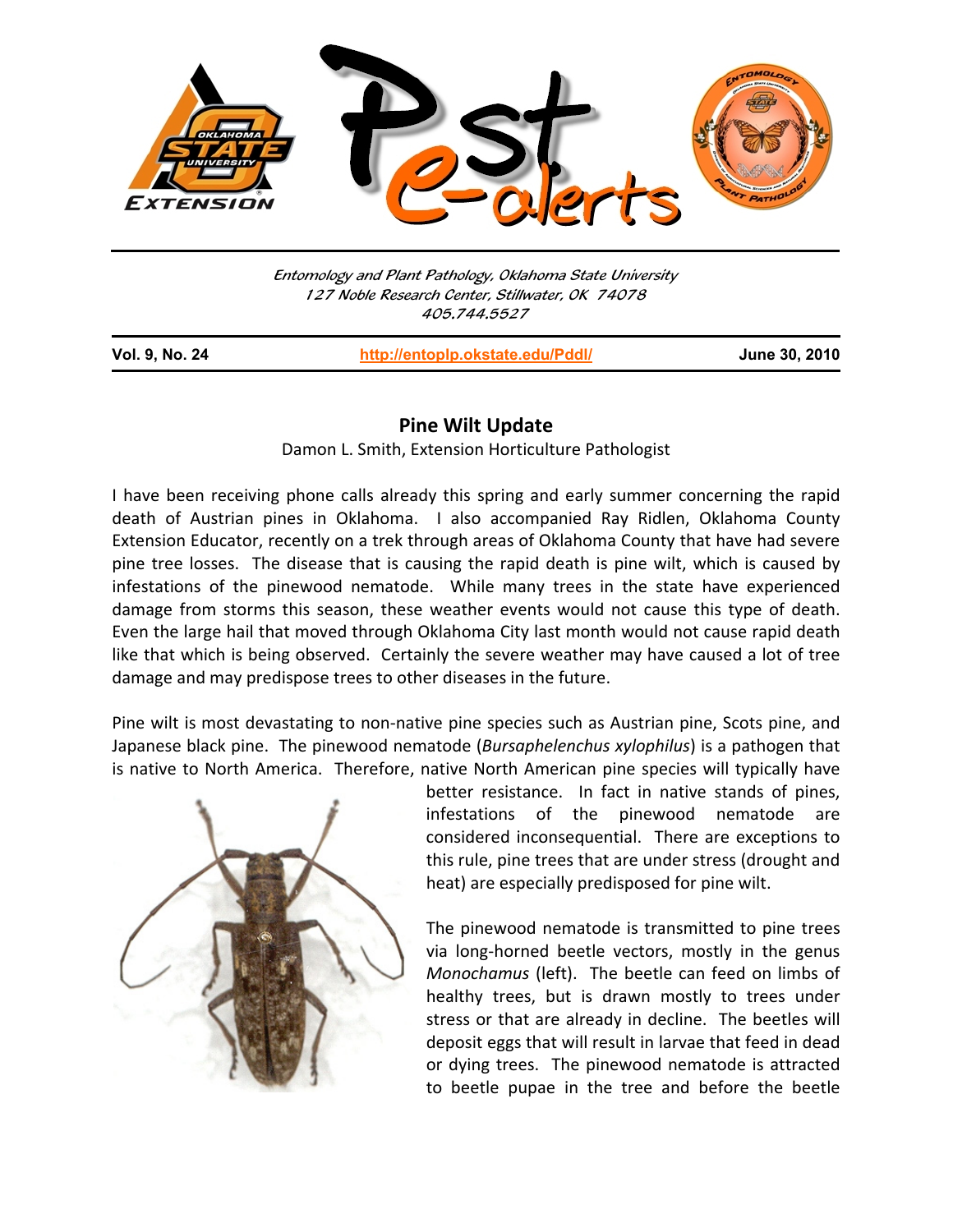molts to an adult they enter the breathing canals of the beetle. Each adult beetle that emerges can carry on average of 15,000 to 20,000 nematodes. The adult beetles are attracted to other declining pine trees, initiate feeding sites, and begin depositing eggs, and the nematodes emerge and gain entry to the trees. The nematodes will move through and feed in resin duct cells and xylem element cells. Pinewood nematodes also have a rapid life cycle (4‐5 days when temperatures are 77° F) enabling a fast increase in nematode populations within a tree. Feeding, nematode movement, and the production of toxins result



A cross section through a beetle breathing element showing many nematodes inside. Photo Credit: L.D. Dwindell, USDA‐Forest Service.

in destruction of resin ducts and severe disruption and blockage of xylem elements. Subsequently, rapid wilting, decline, and eventually tree death will manifest. Nematodes will also feed on fungi that are introduced into the declining tree and can be carried with the nematode/beetle complex. These fungal species typically produce blue pigments (staining) as they infect the tree giving them the common name, blue‐stain fungi.



a tree. Photo Credit: USDA‐Forest Service.

Symptoms of pine wilt may initiate as yellowing or browning of needles. Typically, the decline and death of the tree is so rapid that needles will remain attached to the tree and often have a "drooping" appearance. The wood will be very dry and lack resin. Bending of branches on infected trees will often result in clean snapping rather than pliable bending due to the lack of resin. Time from arrival of the nematode to the tree, and tree death, can take place in as little as 1 to 2 months. Cutting into infected wood will often yield wood displaying "blue staining" as a result of the infestation by blue‐stain fungi. This symptom DOES NOT always guarantee that the tree harbored pine wood nematode, but there is a strong correlation between the two organisms.

Managing pine wilt involves a multifaceted approach. First, do not plant non-native susceptible tree species in the landscape. Wilting and "drooping" of pine needles still attached to a subcoptibility trees by Nulting and "drooping" of pine needles still attached to a subcorpulation of the photo Credit: USDA-Forest Service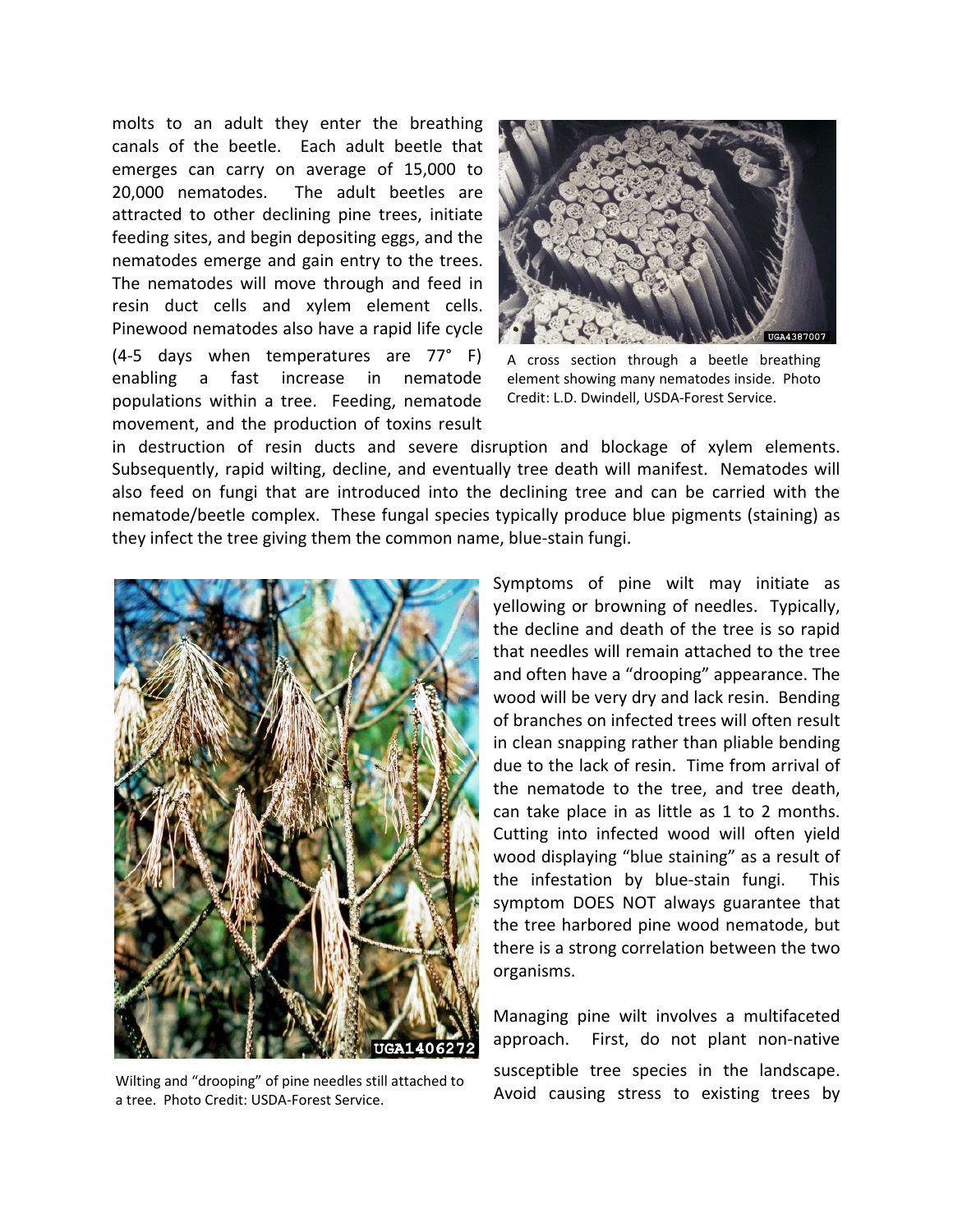providing sufficient irrigation, fertilization, and prevent mechanical damage to trees. Dead trees should be cut down and burned in the spring (prior to May 1) before the beetles that transmit the nematodes emerge. In areas where burning is not allowed, chipping may be a sufficient alternative, but be sure to make the chips as small as possible. Burying the wood in soil often does not work as the beetles can still emerge even if buried. If wood is chipped, do not use the chips for mulch. Research at Kansas State University has demonstrated that nematode transmission can occur to healthy trees from infested wood chips. Also, do not move infested wood, as you will also be transporting the nematode and beetles.

Tree injections are available to manage pine wilt. However, injections are preventative (applied prior to the nematode infestation) rather than curative (applied after the nematode has infected and damaged a tree) treatments. Greyhound and Pinetect are the most researched products on the market. Both are comprised of a 2% abamectin active ingredient. Research at the University of Nebraska and Kansas State University have demonstrated that when these injections are applied preventatively they are about 90% effective. There are several drawbacks however, they must be reapplied periodically and they are very expensive. In Nebraska, 4‐6ml of product is recommended for every 4" of tree circumference. So for a tree that measure 20" in diameter at breast height (DBH) it takes 15 injection sites at \$12/injection, which amounts to \$180/tree! The treatment is good for about two years before reapplication is necessary. For more information about Greyhound and Pinetect visit these websites:

Greyhound ‐ http://www.wedgle.com/chemicals\_greyhound.html Pinetect ‐ http://www.treecarescience.com/arborceuticals/nematicides/pinetect

## **Garden Webworm Management in Soybean**

\_\_\_\_\_\_\_\_\_\_\_\_\_\_\_\_\_\_\_\_\_\_\_\_\_\_\_\_\_\_\_\_\_\_\_\_\_\_\_\_\_\_\_\_\_\_\_\_\_\_\_\_\_\_\_\_\_\_\_\_\_\_\_\_\_\_\_\_\_\_\_\_\_\_\_\_\_\_

Tom A. Royer, Extension Entomologist

I have received several reports (Muskogee, Ottawa and Garfield counties) of garden webworm infestations in soybean. This pest occurs occasionally in soybean, more commonly in eastern Oklahoma. Typically, populations are heavier along the edges of a field, and infestations within a field are often spotty as well.

Webworms overwinter as larva and pupae, with adults emerging in spring. Female moths deposit from 2‐50 eggs on host plants that will hatch in about a week. Webworm larvae are



slender, green with three dark spots arranged in a triangle on the side of each body segment. They enclose the leaves that they